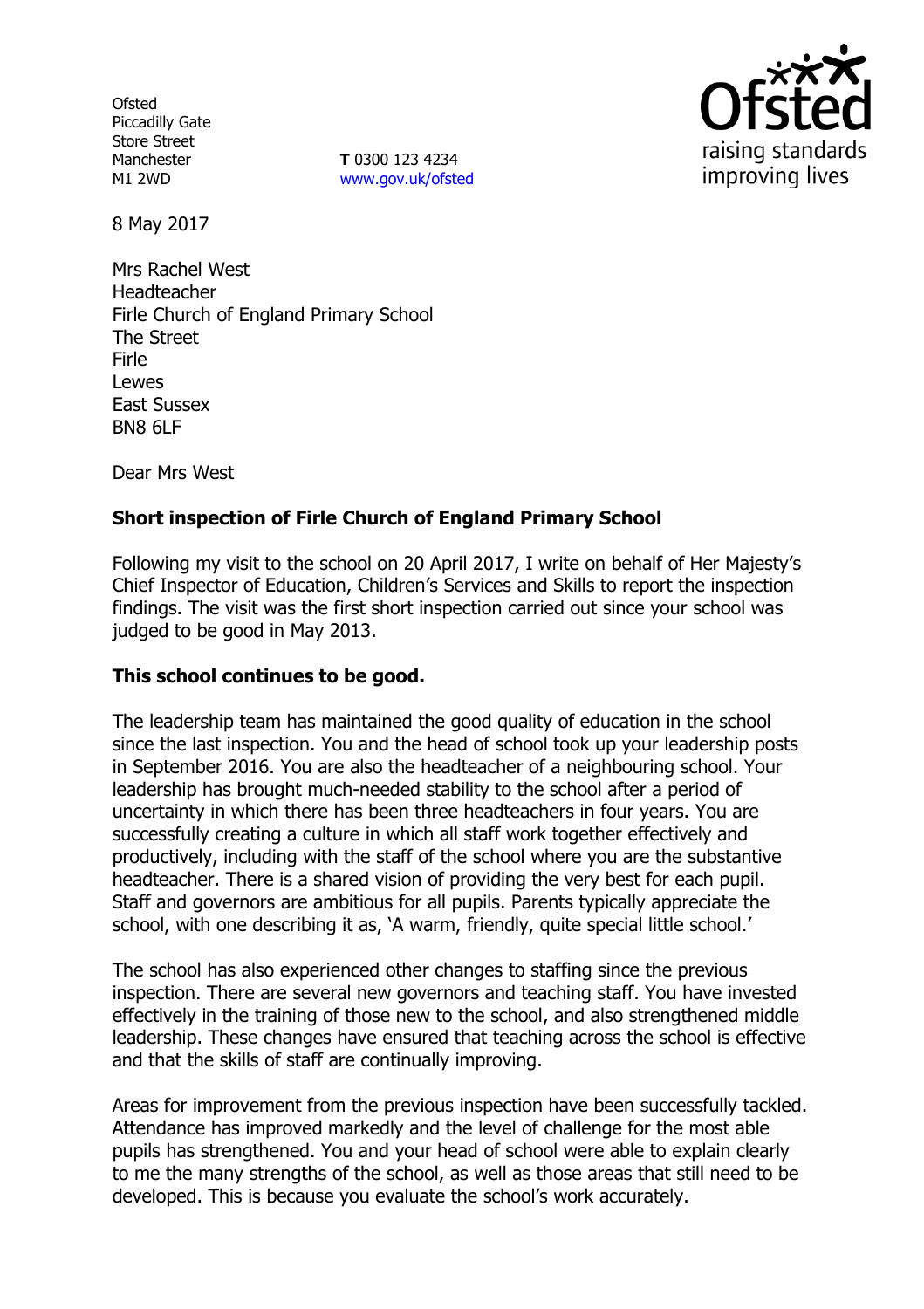

Pupils enjoy school, behave well in lessons and around the school and show respect and courtesy to staff and visitors. Pupils like their lessons because teachers make learning interesting and help them understand how to succeed.

Pupils are making rapid progress in all year groups. They read widely and apply their reading skills effectively. For example, pupils in Year 6 analysed the story of 'The storm breaker' in detail and were able to understand the characters in the story. Pupils develop their writing skills quickly and use them to write powerfully for different purposes and in a range of styles. The school's catch-up programmes have been effective in improving achievement for disadvantaged pupils in reading and writing. However, opportunities for pupils to use their writing skills fully in other subjects are limited. Achievement in mathematics is good, but not as strong as in reading and writing. Occasionally, teachers do not challenge pupils enough, particularly in problem-solving activities in mathematics.

## **Safeguarding is effective.**

The leadership team has ensured that all safeguarding arrangements are fit for purpose and records are detailed and of high quality. There is a strong culture of safeguarding which is woven through all aspects of the school's work. The single central record indicates that all required checks have been made on the suitability of staff to work with pupils. You and the head of school undertake the role of designated safeguarding lead effectively, with governors ensuring that child protection work meets all the statutory requirements of up-to-date legislation. Recently, for example, the link governor with responsibility for safeguarding carried out a review of the school's single central record. Governors and staff have been trained in keeping pupils safe from the dangers of radicalisation and extremism. As a result, staff understand what is required of them. The school works effectively with external agencies to help keep pupils safe.

# **Inspection findings**

- $\blacksquare$  I looked closely at the achievement of boys in the early years. The school's assessment information indicates that boys are making rapid progress. Children's work in their 'learning journals' shows they get many opportunities to develop their writing and mathematical skills. Adults assess children's skills accurately to ensure that children's engagement and learning is of a consistently high level.
- Teaching in the early years motivates and inspires children to learn well. The outside area and classroom provide good opportunities for children to explore and learn in different ways. For example, the 'large paper' writing in the outside area encourages children, including boys, to write sentences confidently and with increasing accuracy.
- I looked closely at how well girls achieve in key stage 1 in reading. Girls in Years 1 and 2 make good progress in reading and many of the most able pupils develop above-average skill levels. Teachers have high expectations of what all pupils can achieve in their reading. Consequently, pupils work hard to fully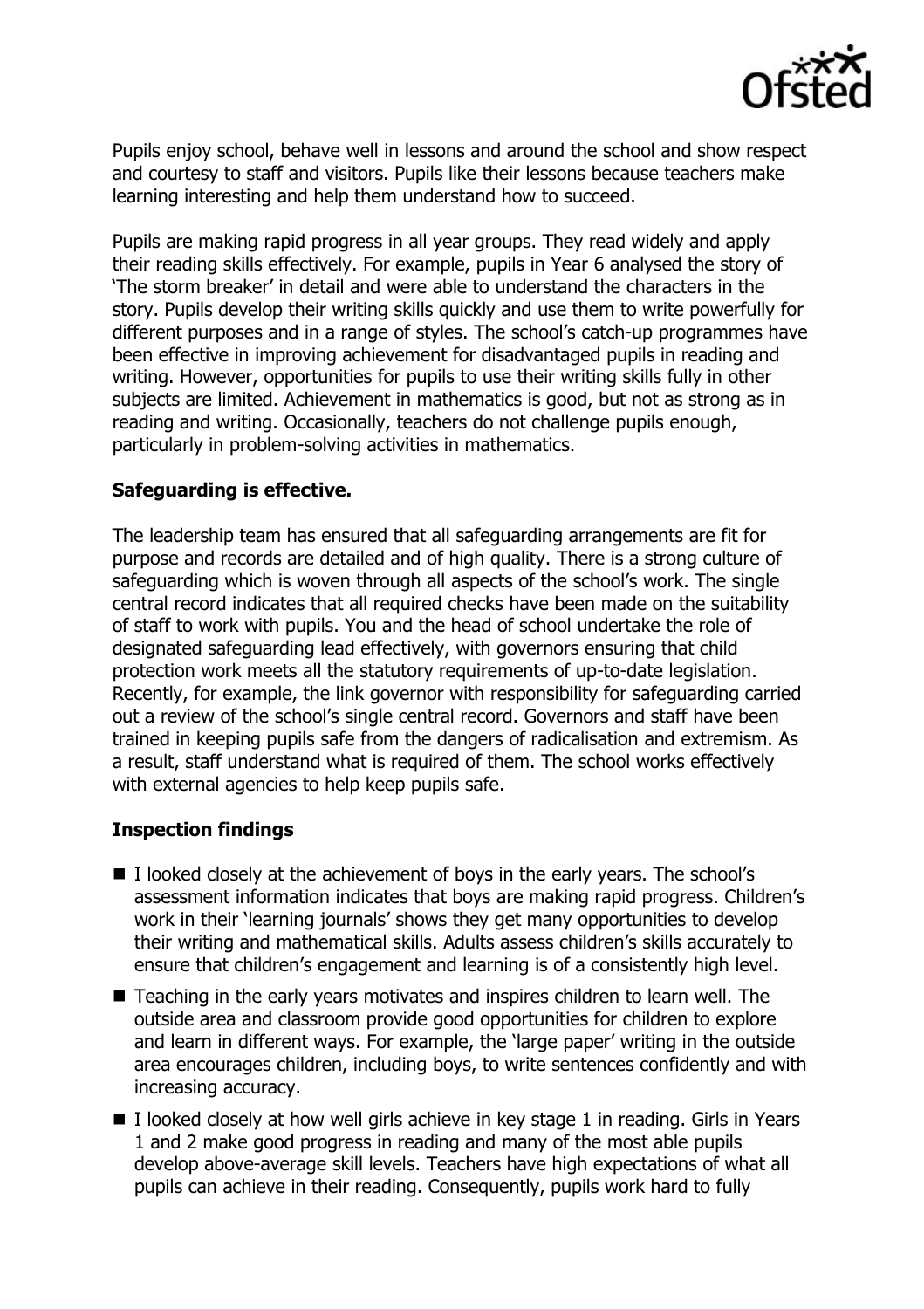

understand the challenging texts they read.

- Teachers have strong subject knowledge and use this to good effect in the teaching of reading. Evidence from pupils' work shows they use their early reading skills to accurately spell a range of adventurous words in their writing. Pupils are prepared well for tackling harder work as they move through the school, for example understanding complex narratives. Standards are rising.
- $\blacksquare$  I looked closely at pupils' attainment in mathematics, particularly that of girls and disadvantaged pupils. Leaders have ensured that pupils achieve well because staff use a wide variety of strategies to check that pupils are learning well. For example, teachers use testing questions during class discussions.
- **Pupils achieve well in mathematics but not as well as they do in reading and** writing. Activities do not give pupils enough opportunities to consolidate and build their mathematical skills through problem-solving tasks. Leaders are aware of this and are reviewing the planning of the mathematics curriculum. Changes put in place have already begun to accelerate pupils' progress.
- You and other leaders have taken effective action to improve writing skills for different groups of pupils, including disadvantaged pupils, pupils who have special educational needs and/or disabilities and boys. For example, pupils who need to catch up are supported well to produce writing which often meets the age-related expectations for their year group. Pupils' writing is sophisticated, demonstrating an ability to use language to create atmosphere and tone.
- $\blacksquare$  Pupils write well for different purposes and in a variety of styles. For example, pupils in Year 4 wrote highly persuasive letters, demonstrating their ability to select words to convince the reader of their point of view. However, teachers do not provide enough opportunities for pupils to apply their writing skills when learning in other subjects. This limits pupils' opportunities to further develop and hone their skills.
- The inspection also focused on leaders' work to improve the attendance of pupils, especially disadvantaged pupils. All staff are fully aware of their role in promoting regular and punctual attendance and act swiftly when any pupil is absent. Special assemblies and individual awards contribute well to reducing absence. You and your staff work effectively with external agencies. Consequently, the level of persistent absence is declining and is now below national levels. You and the head of school have improved the attendance of pupils who are disadvantaged by working closely with their families. As a result, disadvantaged pupils' achievement is also improving.

## **Next steps for the school**

Leaders and those responsible for governance should ensure that:

- pupils' progress in mathematics accelerates
- **pupils further develop their writing skills in other subjects.**

I am copying this letter to the chair of the governing body, the director of education for the Diocese of Chichester, the regional schools commissioner and the director of